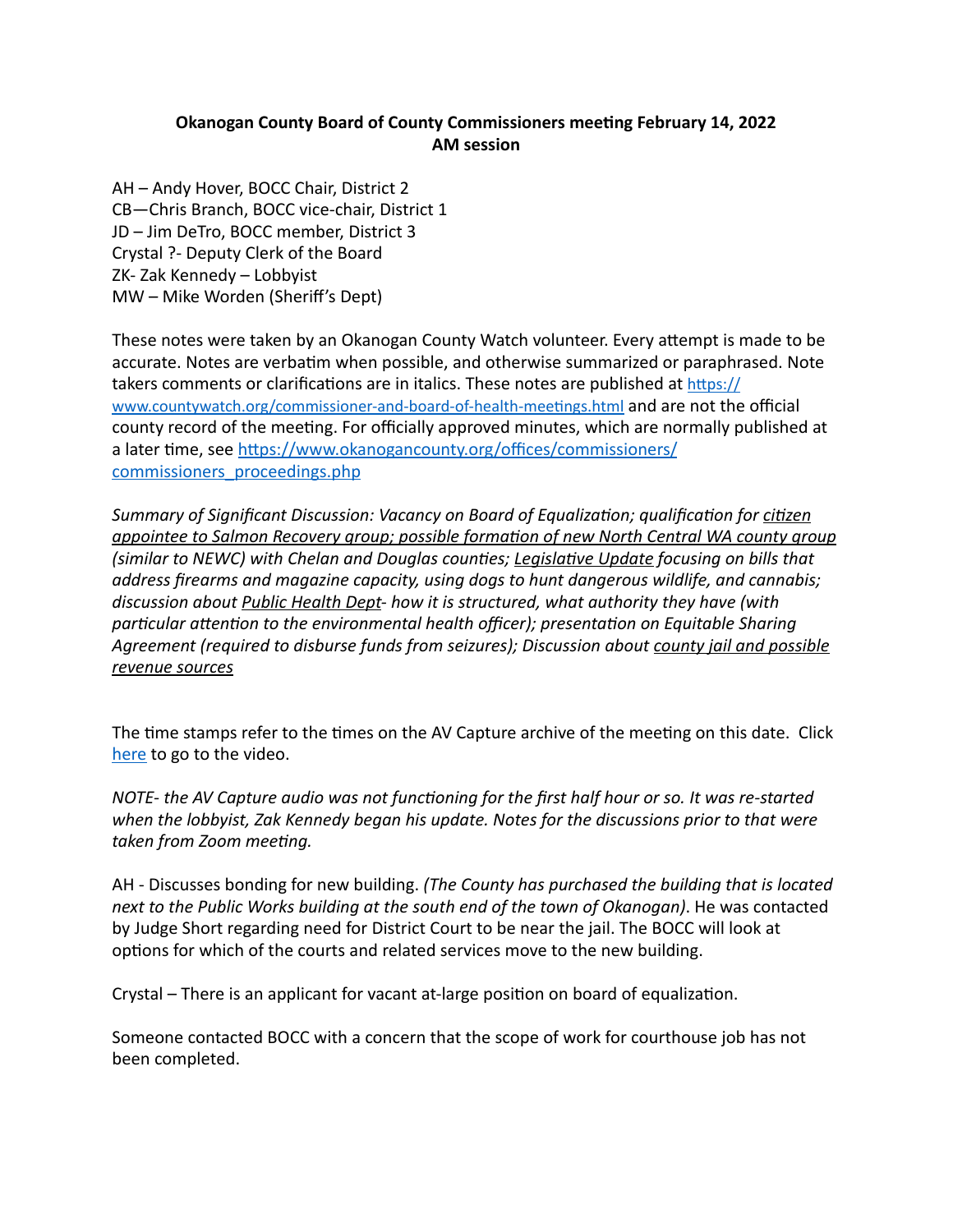## **NOTE- AV Capture starts working partway into the following discussion about the Salmon Recovery committee.**

AH – Brings up the Salmon Recovery citizen advisory committee. It has 7 people. Bylaws say they need to be resident of Okanogan County. There is a person who wants to be on the committee who no longer lives in the county, and who was previously on the committee from 2010 – 2014. AH wants to amend bylaws to allow a former resident to be on the committee. Discussion followed about what the citizens advisory committee does, and what the impact of such a change would mean. AH suggests that the committee proceed with recruiting residents for the two vacancies, and if they can't find anyone, they will re-visit the idea of changing bylaws. 

AH asks if CB has talked with undersheriff about "that letter". (*No details about what the letter is* about).

**4:20** - CB mentions that he talked recently about having a NCW group of county commissioners. Interesting discussion ensues about how Okanogan County is connected to neighboring counties. AH mentions that we have a NE county group (*NEWC-* meets quarterly and is *comprised of commissioners from Okanogan, Ferry, Stevens and Pend Oreille counties*), and that often the issues they talk about don't really apply to our county. We have a lot in common with the other NCW counties (*Chelan and Douglas*). Discussion about some of the things that NCW counties deal with.

**7:05** -ZK reports that very few people are in Olympia currently, but security is higher than he's ever seen. Guards everywhere. He's not sure what they are guarding for, but they are guarding well. Hearing that there will not be any compromises. Because the Gov vetoed all compromises last year, they won't be asking for any more.

ZK- Wednesday is a big day for firearms stuff. Bill on high capacity magazines ( $SB$  5078) will be heard. You need to let people know about it. Has been challenged constitutionally. To testify you need to register an hour before.

ZK- Bill HB 1918 – about small engines such as leaf blowers etc, after 2025 (AH interrupts to ask *about qun bill and conversation never gets back to the small engine bill)* 

ZK- Inside talk is that Dems don't think they will do well. They are hardly funding their own culvert work. Trying to bring Tribes more into the conversation.

Anything in a finance committee we need to keep an eye on. Could move forward. Rumor that they might do riparian stuff in a budget proviso. They might require a study to prove effectiveness of restricting riparian areas.

Limits on Gov ability to declare a state of emergency. Gov is very unhappy about a bill that surfaced that would restrict his powers. It got his attention, but the Bill didn't go anywhere. Majority caucus will have to get on the same page.

WSAC is doing a pretty good job.

CB- asks about a bill dealing with dispatching of bears and other wild animals.  $ZK$  – using dogs to hunt? Is that the one?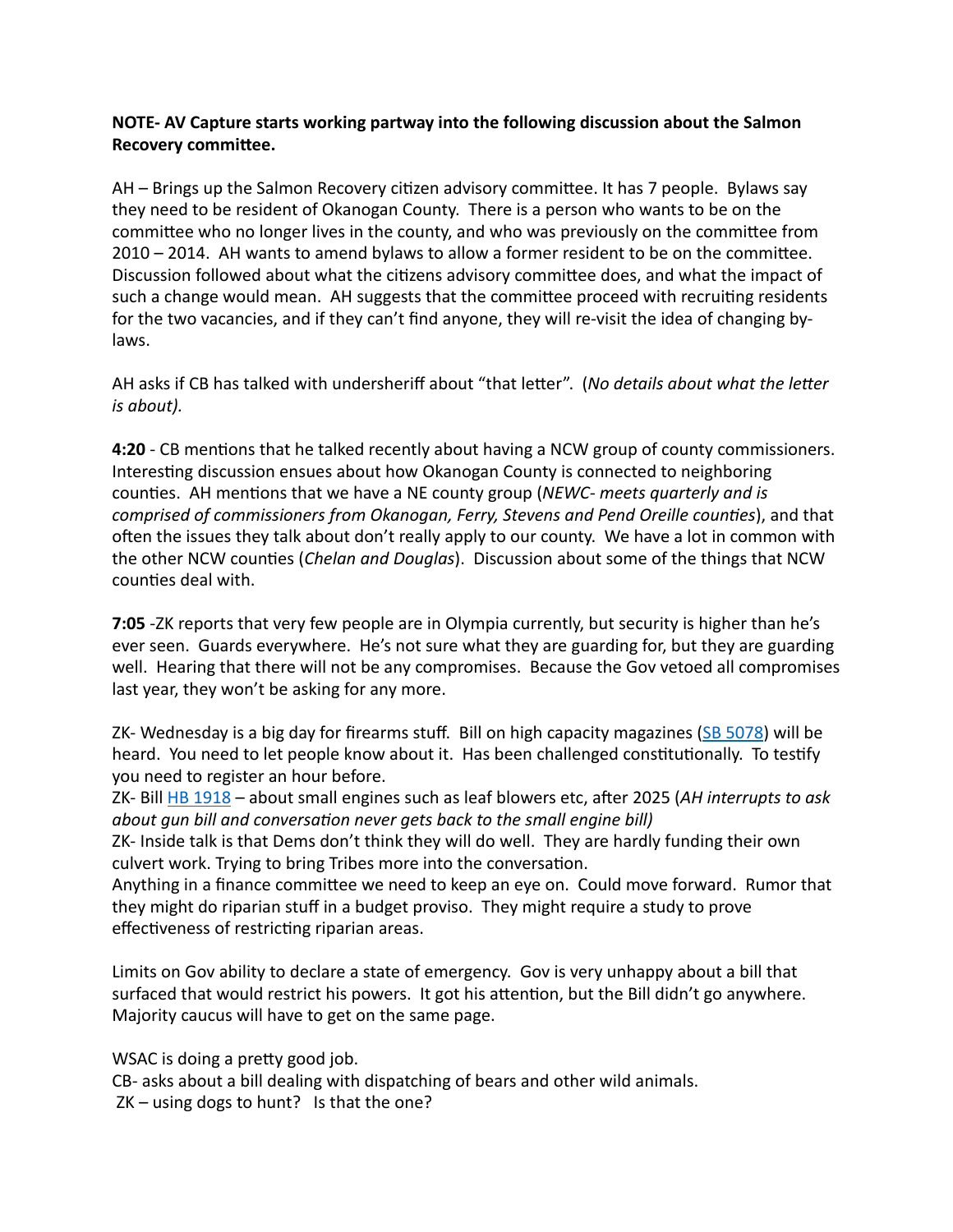$AH - SB 5613$ . Requires sheriff to get permission of WDFW before dispatching dogs to dispatch dangerous wildlife. Discussion about how that is unnecessary and how can you restrict elected offical's ability to do his job.

 $ZK$  – why would you want to add another layer of control? There is another commissioner who has submitted quite a bit of testimony.

 $CB - has a couple of questions, what changes are necessary to make the bill acceptable.$ to make sure that we don't simply oppose it, but look at what changes could we suggest to make it palatable.

 $AH - I$  disagree with it anyway. The sheriff has jurisdiction in the county. DFW doesn't have jurisdiction. I oppose anything that would limit the county sheriff's ability to protect the citizens of the county.

 $CB$  – concerned about a bill that is likely to pass, and wondering if there were amendments that could make it easier to live with. Wonders if rather than requiring permission each time there could be a blanket approval.

ZK- we don't need this. This comes from the Olympic Penn. And they get kooky ideas over there in the rain forest. Will follow up to see if it looks likely to move on.

CB notes that the bill is moving forward and has a chance of passing. Wants to make sure that we take an opportunity to suggest amendments that we can live with.

**21:35** CB – I have a question about another bill about cannabis. Has to do with craft licenses. ZK – What is the question? Is it bill  $H\rightarrow 1260$ ? Craft cannabis production? Looking to expand market for craft cannabis production.

 $CB - I'm$  curious if it has opportunity to drive smaller production model. One of the growers asked why counties are opposed. (*WSAC has opposed this bill*). The issue is local control, which we want to retain. Does it take away our ability to regulate? Would it be better for small producers? Is the argument between big cannabis vs small producer? Similar to brew pubs. There may be something to it for counties who are dealing with issue of large cannabis producers driving out the small guys. Might help with the problem of people buying up large tracts of land and leasing out to multiple large growers that we have here.

 $ZK - it$  might allow direct retail sales from small producers, but retail shops are opposed. One way to handle that would be to put the cannabis growers under Dept of Ag.

**28:07** CB- one more question. Do you work for Chelan and Douglas counties? No. Adams? No. Kittitas no, Klickitat yes. Lincoln yes. We are talking about another small coalition of counties in NCW. and was wondering about our common interests. Also have relationship with Adams, etc. ZK- reason we don't represent Douglas and Chelan is that their main issues are fish. They are different that other counties. Kittitas is their own monster.

 $CB - a$ sks if ZK ever finds himself representing counties that have opposing issues. ZK- says that he thinks it is a good idea to think about collaborating with Chelan and Douglas. There is a chance that Douglas county might come back with us, but don't think Chelan will. JD- asks about magazine capacity bill and wonders how they are going to enforce it? ZK- that's a good question. There is an exemption for pre-owned. There are lots of questions about proving ownership and when it was purchased. We are not letting our guard down. AH- asks if that same bill was struck down in CA?  $ZK - \gamma$ es it did.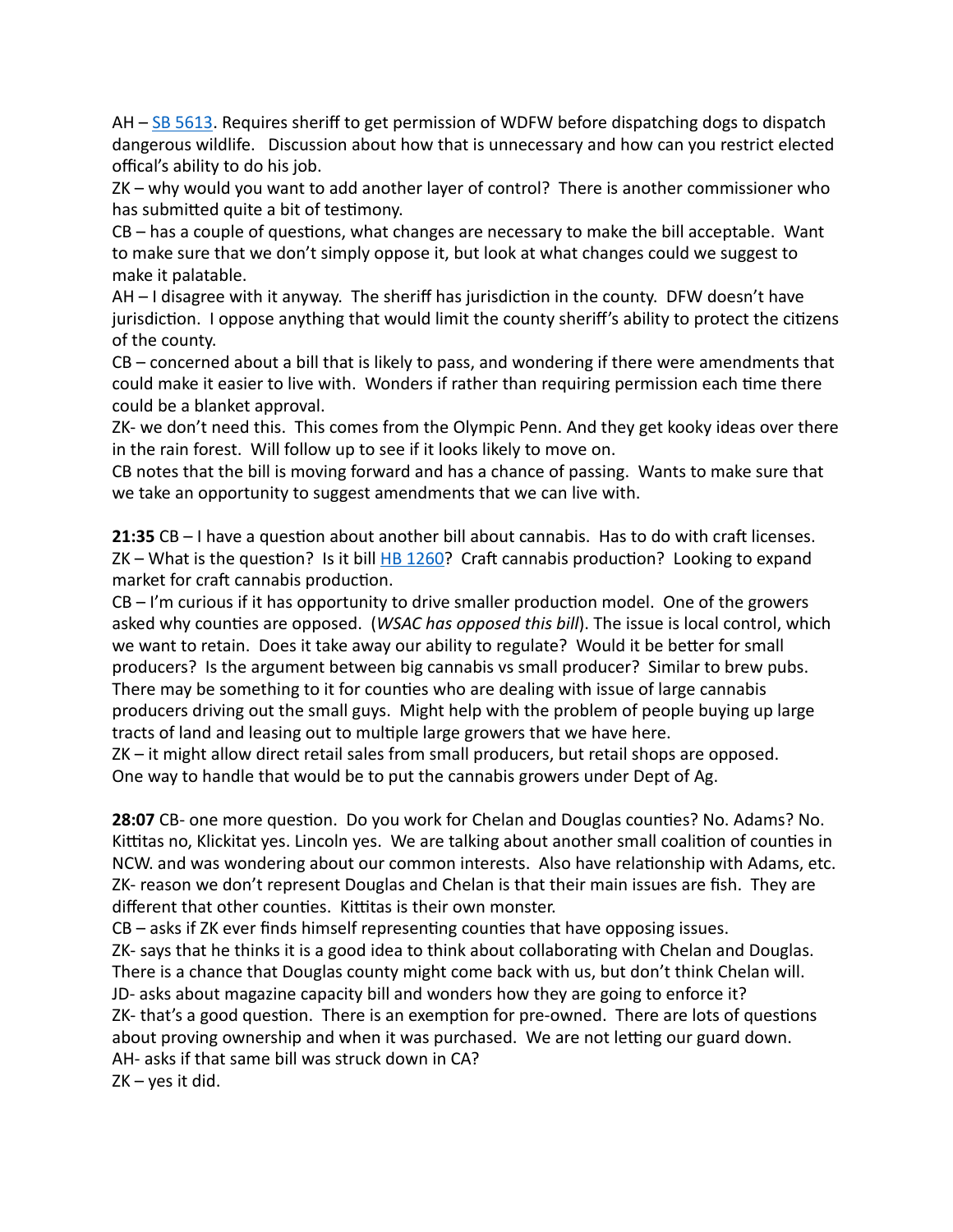JD- says if you want to buy a rotary magazine you have to check if it says on the bottom "made in  $CA - 6$  rounds only". Short conversation about different types of gun magazines. ZK – well that's no good. *(Concludes update)* 

**36:08** - CB - anyone know Peter Conrad? He is applying for Board of Equalization position (at large). JD and AH don't know him. Apparently he is a pilot for Wheels Up (a private jet *company*). Seems like he would be as good as anyone for deciding if property has been appropriately taxed. Move to approve.  $AH -$  seconds, asks for discussion. CB- mentions that all Board of Equalization members are trained. Motion to appoint Peter Conrad is passed.

## There is a long period of no conversation while commissioners work on their computers.

**47:35** – CB asks Crystal for a copy of agreement between Okanogan County and the City of Oroville regarding the Similkameen trailhead.

**50:38** – CB asks other commissioners if they have talked to Dave Hilton about changes in code. AH relates that Dave Hilton (Environmental Health Director) said they needed to have a public meeting. AH suggested he consult the county attorney. Says he (AH) knows what's going on. JD – well he doesn't want anyone telling him what to do.

Very interesting conversation ensues about the authority and organizational structure of the Public Health Department.

 $JD$  – The dept of public health runs their own ship and thumbs their nose at everyone else. They should not act like they are law enforcement.

CB – relates history of how Dept of Public health is organized and structured. Changes made in the past have led to a dysfunctional department.

AH mentions the State statues that govern how the board of health is run and that the Health Officer has a lot of authority. It's the same thing that was happening at Trango. Someone wanted to take over control and it was a mess.

**56:30** – Tech support (Ray) comes in to help CB get on line with his computer.

**1:00:00** – AH says he got an e-mail from Tony about the Bonapart Creek bridge. Discussion about bridges and lack of room for pedestrians and bicycles.

AH – mentions that infrastructure bill has money for bridges in OK County. More discussion about bridges, bicycles and pedestrians.

JD relates story about an encounter with a bicycle while he was driving a truck.

**1:05:40** – discussion about road and bridge conditions concludes.

*Approx.* 7 minute interval of silence while BOCC works on computers.

**1:12:40** – AH asks if CB wants to bring up budget for ARPA funds that they have been working on? Discussion about the list and how CB has been working on a draft. *(Okanogan County has \$8.2M to spend from the American Recovery Plan Act).* 

**1:16:00** – Discussion about how public perception is often inaccurate. AH says that some people from the Republican party have accused him of appointing a prosecutor without consulting them. (Note- the Republican party did not submit names as required so BOCC had to *do* interim appointment until Republicans can provide a list for them to choose from). **1:17:45** – Meeting is interrupted by Zoom bomber.